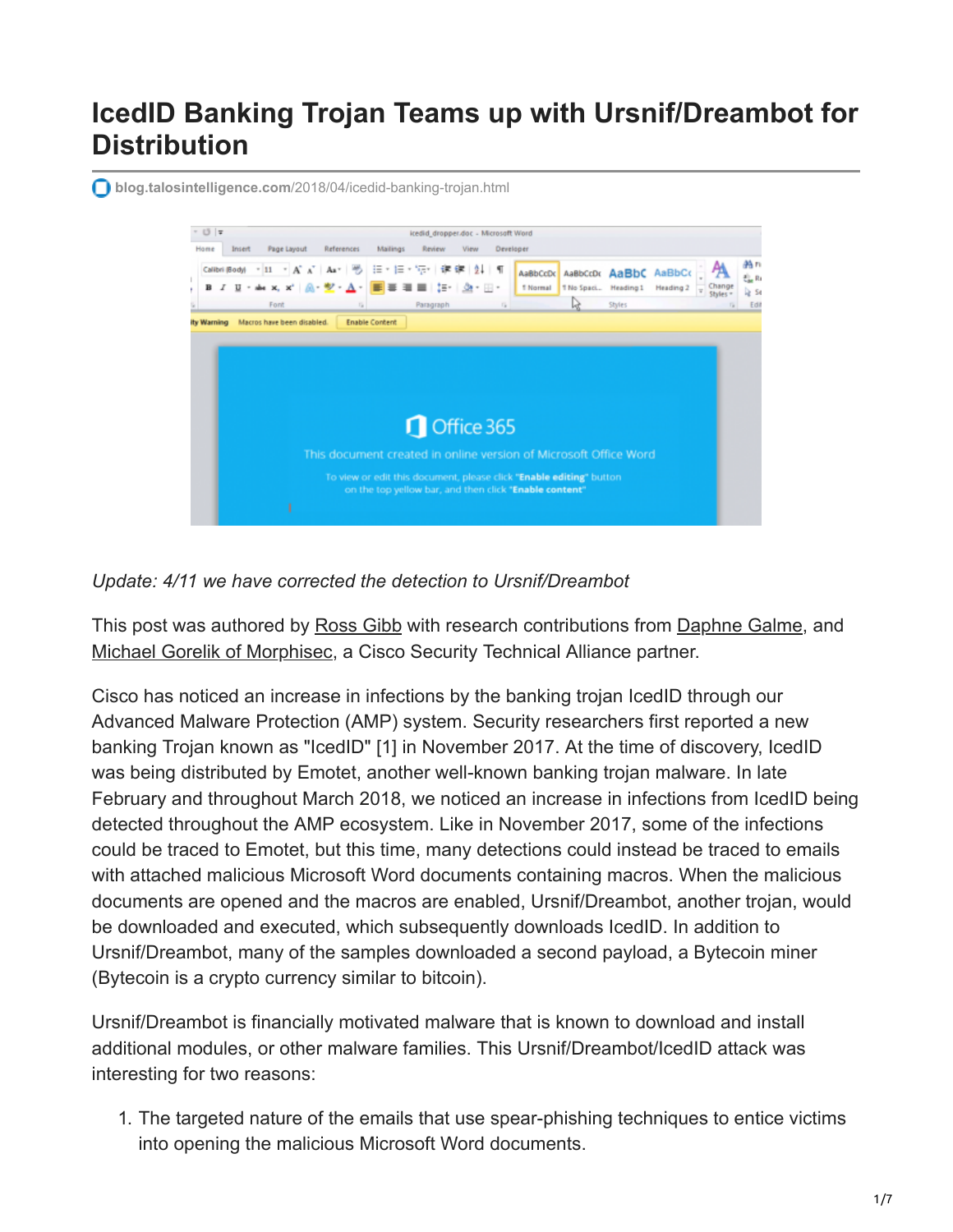2. The minimalist code injection technique used by IcedID that improves on existing code injection techniques, and is harder to detect.



Figure 1: Malicious document that installs Ursnif/Dreambot and IcedID banker attached to spear-phishing emails

Use of spear-phishing emails

At first, this attack appeared to be similar to the countless malicious Microsoft Word documents with macros that Cisco blocks every day. In this case, when the documents are opened, users are enticed to enable macros in order to view the content. If the user enables macros within the document, an auto-close macro is triggered when the user closes the document that executes mshta.exe (a built-in Windows component) to download and execute a remote script. The remote script launches two instances of PowerShell to download and execute the Ursnif/Dreambot/IcedID and Bytecoin miner payloads.

This attack became more interesting when the targeted nature of the emails and the file names of email attachments were investigated.

Widely distributed malware families that spread over email (like Ursnif/Dreambot) generally send out their malicious messages in high volume. Most end-user security training programs center around helping users identify these kinds of emails, and to be suspicious of any unexpected emails. An attacker sending emails in large volumes has typically chosen email content that applies to a wide range of different recipients, but will not immediately be viewed as suspicious. For example, attackers have recently been using email content such as job applications with attached resumes, shipment delivery notifications with attached tracking information, or notices for payment with attached invoices. In contrast, spear-phishing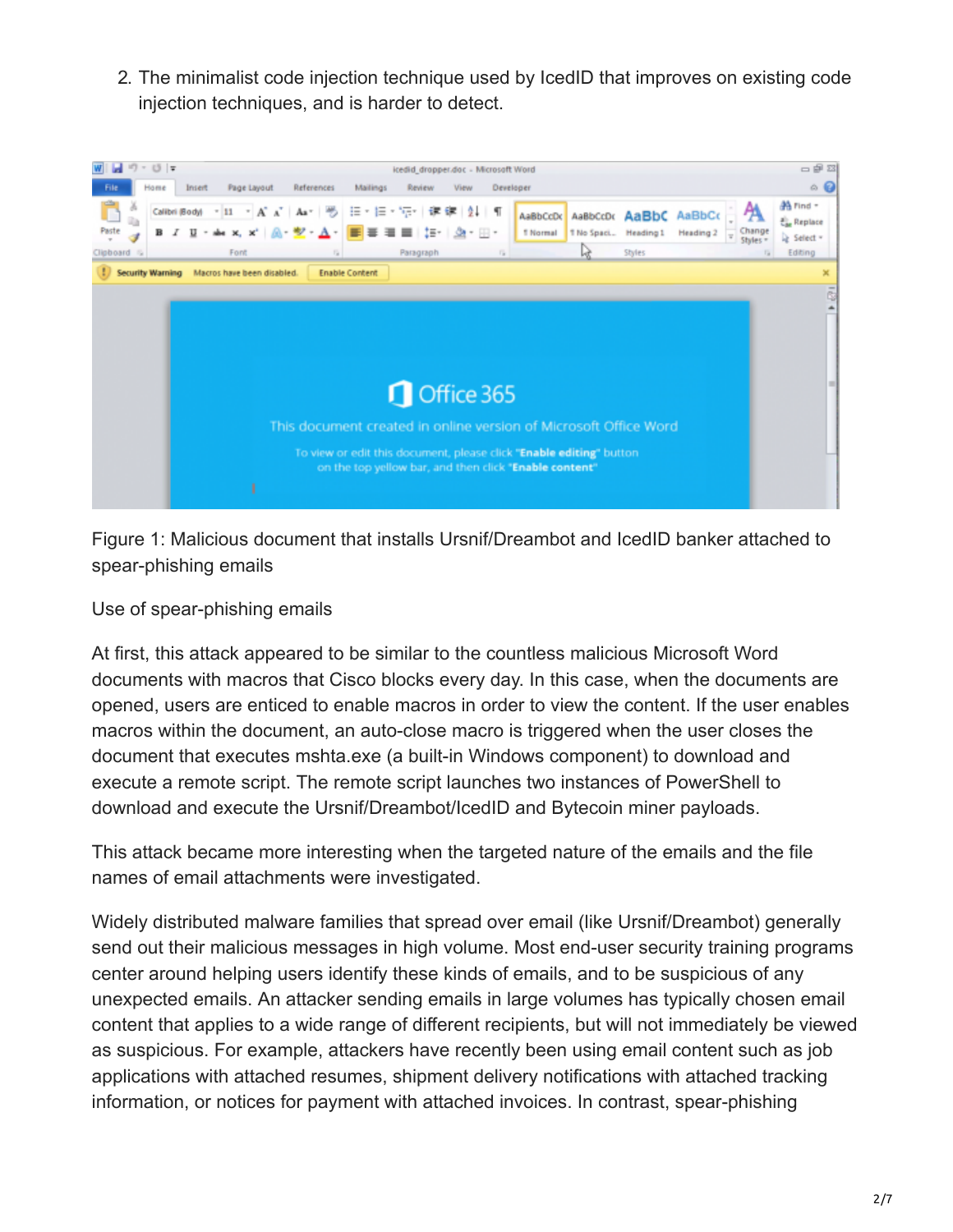attacks use emails that are much more targeted at the recipient, and contain information familiar to the recipient. Previously, spear-phishing was primarily used by advanced persistent threat (APT) actors who had specific targets.

Ursnif/Dreambot/IcedID is a clear example of the evolution of spear-phishing from exclusive use by APT actors, to use by malware families with wide distribution. For example, one of the Ursnif/Dreambot distribution emails had the following features:

- The email was sent to an employee of a city in the state of Arkansas.
- The email's subject referenced a meeting relevant to city business.
- The email's body referenced and discussed the meeting, as well as containing names of employees that work at the city.
- The name of the document attached to the email included the name of a civil engineering company local to Arkansas.

A similar example to the one above was found in a malicious email received by an electrical company in Raleigh, North Carolina. The file name of the attached document included the name of an engineering company also local to North Carolina.

Not all examples were as highly targeted to a specific business, but rather targeted users in a similar industry. For example, users with email addresses related to the automotive industry received emails with an attachment file name that referenced the name of a car dealership in Dallas, Texas.

The use of spear-phishing techniques to create emails containing references to people or businesses that the recipient is familiar with makes it more likely that the user will open the attachment and enable the macros within. Since spear-phishing emails require the attacker to create emails for each target, there is a higher cost to the attacker to launch this kind of attack, but will pay off if the attacker invests the time necessary.

#### Minimalist code injection

Once launched, IcedID takes advantage of an interesting technique to inject malicious code into svchost.exe — it does not require starting the target process in a suspended state, and is achieved by only using the following functions:

- kernel32!CreateProcessA
- ntdll!ZwAllocateVirtualMemory
- ntdll!ZwProtectVirtualMemory
- ntdll!ZwWriteVirtualMemory

IcedID's code injection into svchost.exe works as follows:

1. In the memory space of the IcedID process, the function ntdll!ZwCreateUserProcess is hooked.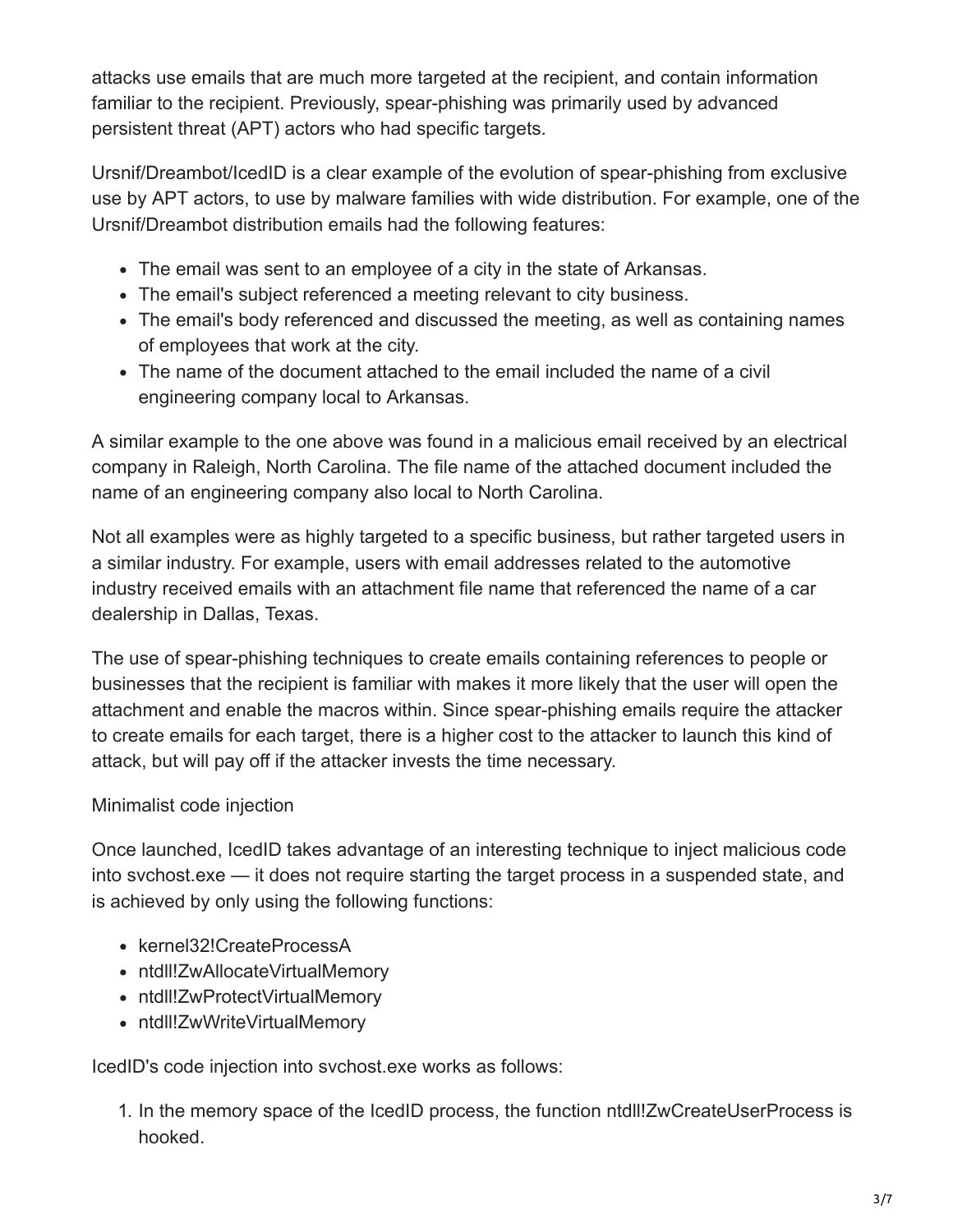- 2. The function kernel32!CreateProcessA is called to launch svchost.exe and the CREATE\_SUSPENDED flag is not set.
- 3. The hook onntdll!ZwCreateUserProcess is hit as a result of calling kernel32!CreateProcessA. The hook is then removed, and the actual function call to ntdll!ZwCreateUserProcess is made.
- 1. At this point, the malicious process is still in the hook, the svchost.exe process has been loaded into memory by the operating system, but the main thread of svchost.exe has not yet started.
- 1. The call to ntdll!ZwCreateUserProcess returns the process handle for svchost.exe. Using the process handle, the functions ntdll!NtAllocateVirtualMemory and ntdll!ZwWriteVirtualMemory can be used to write malicious code to the svchost.exe memory space.
- 2. In the svchost.exe memory space, the call to ntdll!RtlExitUserProcess is hooked to jump to the malicious code already written
- 3. The malicious function returns, which continues the code initiated by the call tokernel32!CreateProcessA, and the main thread of svchost.exe will be scheduled to run by the operating system.
- 4. The malicious process ends.

Since svchost.exe has been called with no arguments, it would normally immediately shut down because there is no service to launch. However, as part of its shutdown, it will call ntdll!RtlExitUserProcess, which hits the malicious hook, and the malicious code will take over at this point.

#### *Video: Identifying and analyzing IcedID's minimalist injection technique (6:04)*

Malware authors are constantly looking for more surreptitious ways to inject code into benign processes. Process doppelganging, a fileless code injection technique, [2] and atom bombing, a technique which uses atom tables for writing into memory of another process, [3] are examples of completely new classes of code injection techniques malware authors have recently found and leveraged. The minimalist process injection technique used by IcedID is an evolution of existing process injection techniques [4], rather than an entirely new class of technique.

Minimalist code injection does offer the following improvements over known techniques:

- Requires only four Windows API calls to achieve code injection.
- Does not require the created process to be created in a suspended state.
- Does not require new threads to be created in the target process.

Using fewer functions and less suspicious process-creation flags makes this minimalist code injection technique more difficult for security solutions to detect.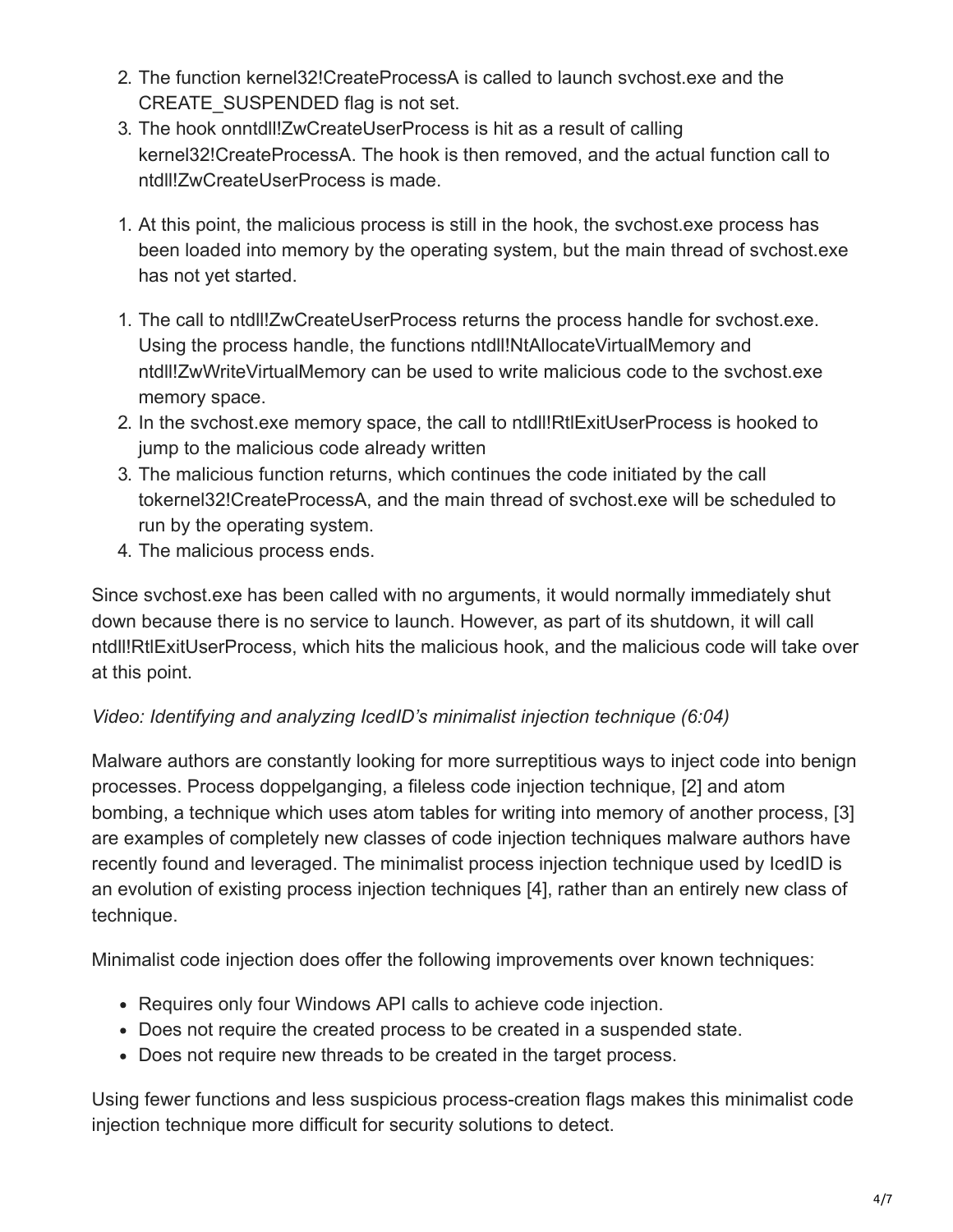#### **Detection**

Cisco AMP for Endpoints' new exploit prevention engine offers protection against both Ursnif/Dreambot and IcedID. While neither Ursnif/Dreambot nor IcedID contain actual exploits, both are detected and blocked by the AMP exploit prevention engine because of suspicious access to memory that each performs. In the case of Ursnif/Dreambot, memory manipulation done by its unpacking routine is detected. In the case of IcedID, when it performs the minimalist memory injection technique, it is detected when it attempts to place the hook on the ntdll!ZwCreateUserProcess function.

#### **Conclusion**

The use of spear-phishing emails targeted at specific organizations and industries by Ursnif/Dreambot/IcedID show that widely distributed malware families are adapting to an environment of improved defenses. As detection methods improve, and users become more skilled at identifying suspicious emails, attackers who could once send the same malicious email to all their targets are having to improve their techniques. But the use of the minimalist code injection technique by IcedID shows that attackers are changing their techniques postinfection to better hide and remain on systems that older injection techniques would likely have been detected on.

## **Coverage**

| <b>PRODUCT</b>        | <b>PROTECTION</b> |
|-----------------------|-------------------|
| AMP                   | v                 |
| CloudLock             | N/A               |
| CWS                   | v                 |
| <b>Email Security</b> | D                 |
| Network Security      | v                 |
| <b>Threat Grid</b>    | ✓                 |
| Umbrella              | ✓                 |
| WSA                   |                   |

Additional ways our customers can detect and block this threat are listed below.

Advanced Malware Protection ([AMP\)](https://www.cisco.com/c/en/us/products/security/advanced-malware-protection) is ideally suited to prevent the execution of the malware used by these threat actors.

[CWS](https://www.cisco.com/c/en/us/products/security/cloud-web-security/index.html) or [WSA](https://www.cisco.com/c/en/us/products/security/web-security-appliance/index.html) web scanning prevents access to malicious websites and detects malware used in these attacks.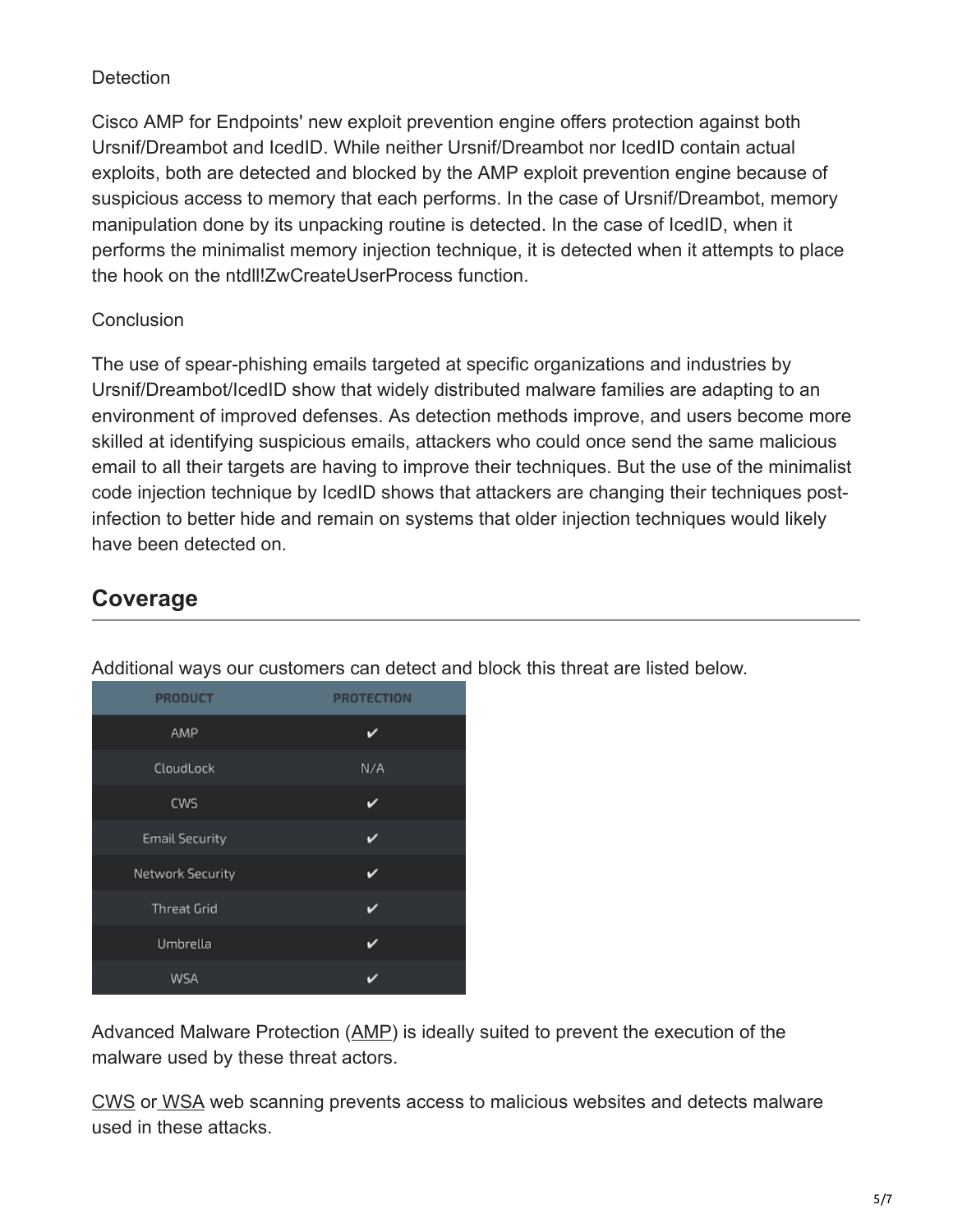[Email Security](https://www.cisco.com/c/en/us/products/security/email-security-appliance/index.html) can block malicious emails sent by threat actors as part of their campaign.

Network Security appliances such as[NGFW,](https://www.cisco.com/c/en/us/products/security/firewalls/index.html)[NGIPS](https://www.cisco.com/c/en/us/products/security/intrusion-prevention-system-ips/index.html), an[dMeraki MX](https://meraki.cisco.com/products/appliances) can detect malicious activity associated with this threat.

[AMP Threat Grid](https://www.cisco.com/c/en/us/solutions/enterprise-networks/amp-threat-grid/index.html) helps identify malicious binaries and build protection into all Cisco Security products.

[Umbrella](https://umbrella.cisco.com/), our secure internet gateway (SIG), blocks users from connecting to malicious domains, IPs, and URLs, whether users are on or off the corporate network.

Open Source Snort Subscriber Rule Set customers can stay up to date by downloading the latest rule pack available for purchase on **Snort.org**.

Indicators of Compromise (IOCs)

Malicious Document b0457ecdcc1940850af6d858e2f2e91e555a71f250f53b7ba9d4434a81810032

Ursnif/Dreambot 5916b8c0c0668d106ebfcad97eb5c90687c873a732eb61f00e5d7033f8fd85ed

IcedID

Unpacked IcedID binary demonstrating injection d5164e296c7e7a0c3b2a9e34f07bebcdd0ab7df9ab63ca7dffac6d65e60b0b25 (see hook on ntdll!ZwCreateUserProcess at 0x4016a6)

### Additional IcedID binaries

0bd92149834e083320bc5a51f21ac768e26a115c0d589aae22d56ce4c5cf2330 0ca2971ffedf0704ac5a2b6584f462ce27bac60f17888557dc8cd414558b479e 0ea7f227bcbc0b7cd9d1d951a8dfde56f8d18989e4f4c2b0290246e282a14842 107f44919999afc3ddf9c8d1e552ca8463c71ac53fbeaf62ab7de80aba796e15 1f8b4e2ef4c318625447884156be50691555e409242252e504ab15ade5bba4d8 24bde557761930ec48a6573c2f7f538be784652e7c55224ba474e443bd1d8c55 4c851e40390df6021c8396c9141d50b52d2dc027586a2edb5f682707987adfad 64f3abc5b0b65cd4bca68b3200cf2d645d3557fbc6dfe36a127734c3ce436860 693599aa847dece5b5cfcca5d545fe5f3f87e5acd10ed807e731741ee306ab4c 70e2782079e95e312d7e2de69a6ac0f56874caaf021e1e3f45750f62b7d386ff 7700fe76b40bc4a0f1b93ae32b9f34c595ef0e2886632e26ebf5f43be1aea63c 7c89b72451f7361cc3f120d0c38287fe5acc9f6e8210279cfe09318d6fe92869 8408fd2fab0b7fce952d6338164040eeb5ae910cbf355ea41f798e04998507bc 84a664fd2ca39c0a7258bed6f8d3e707bcf6c597bb4f94401940b4e005578dae 84ecae42c9c88ae5c2bdf51d546421b02d06bcf57b48b2abafdbd38d81bacfa8